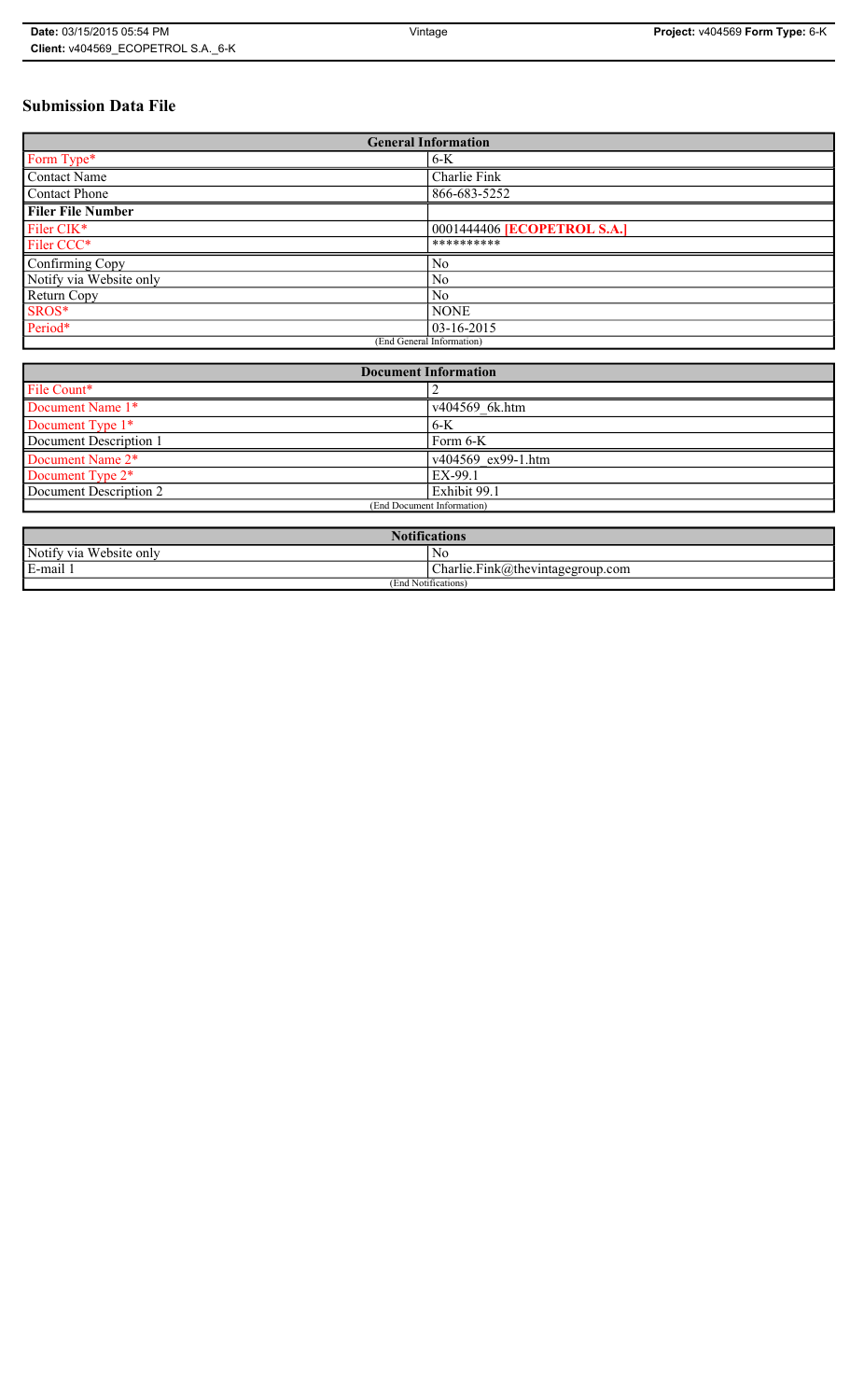#### **UNITED STATES SECURITIES AND EXCHANGE COMMISSION Washington, D.C. 20549**

#### **FORM 6-K**

#### **REPORT OF FOREIGN PRIVATE ISSUER PURSUANT TO RULE 13a-16 OR 15d-16 UNDER THE SECURITIES EXCHANGE ACT OF 1934**

For the month of March, 2015 Commission File Number 001-34175

ECOPETROL S.A.

(Exact name of registrant as specified in its charter)

N.A.

(Translation of registrant's name into English)

COLOMBIA

(Jurisdiction of incorporation or organization)

Carrera 13 No. 36 – 24 BOGOTA – COLOMBIA

(Address of principal executive offices)

Indicate by check mark whether the registrant files or will file annual reports under cover of Form 20-F or Form 40-F.

Form 20-F  $\boxtimes$  Form 40-F  $\Box$ 

Indicate by check mark if the registrant is submitting the Form 6-K in paper as permitted by Regulation S-T Rule 101(b)(1)

Yes $\Box$  No  $\boxtimes$ 

Indicate by check mark if the registrant is submitting the Form 6-K in paper as permitted by Regulation S-T Rule 101(b)(7)

Yes $\Box$  No  $\boxtimes$ 

Indicate by check mark whether the registrant by furnishing the information contained in this form is also thereby furnishing the information to the Commission pursuant to Rule 12g3-2(b) under the Securities Exchange Act of 1934.

#### Yes $\Box$  No  $\boxtimes$

If "Yes" is marked, indicate below the file number assigned to the registrant in connection with Rule 12g3-2(b): 82- N/A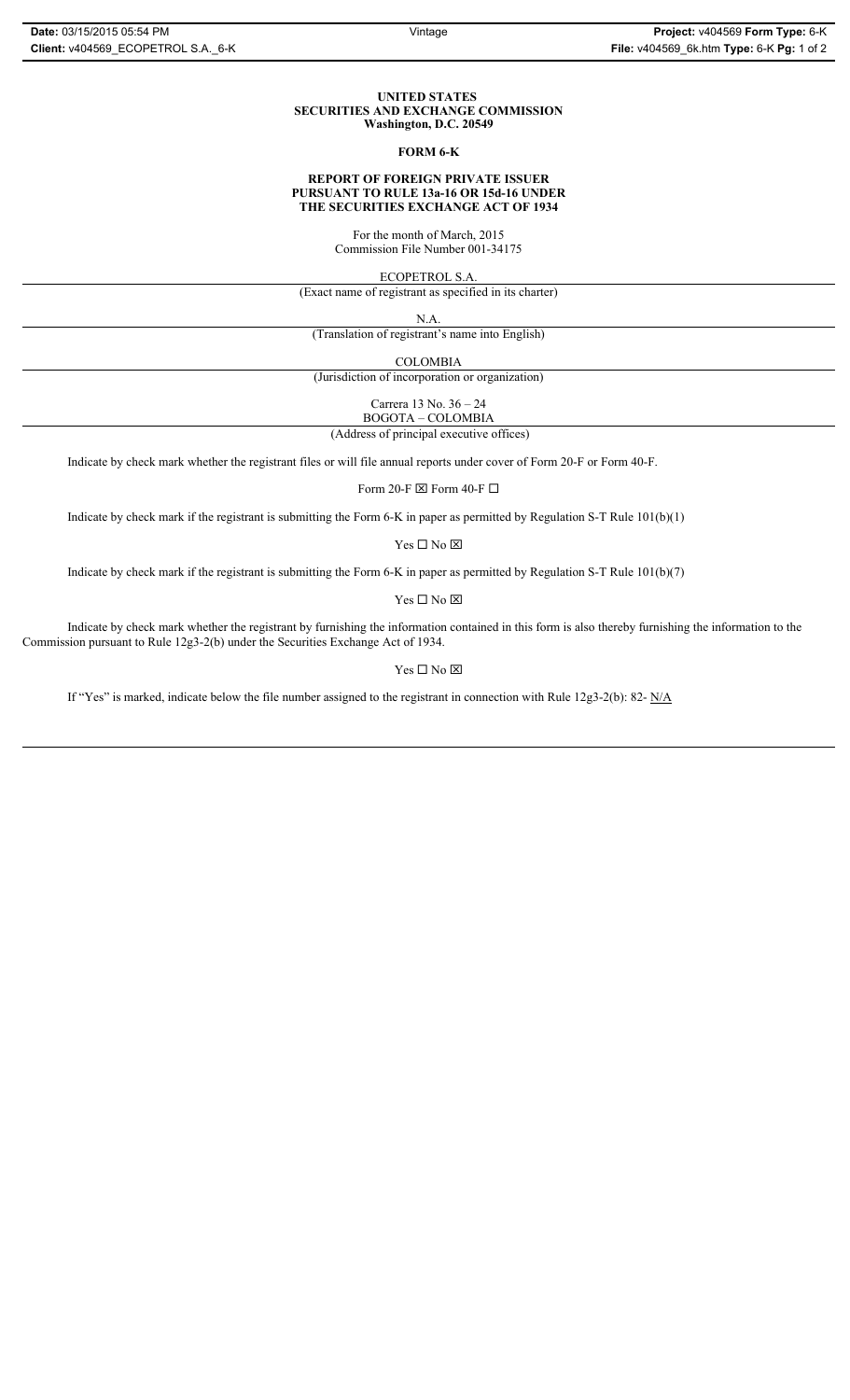### **SIGNATURES**

Pursuant to the requirements of the Securities Exchange Act of 1934, the registrant has duly caused this report to be signed on its behalf by the undersigned, thereunto duly authorized.

Ecopetrol S.A.

By: /s/ Magda Manosalva Name: Magda Manosalva Title: Chief Financial Officer

Date: March 16, 2015